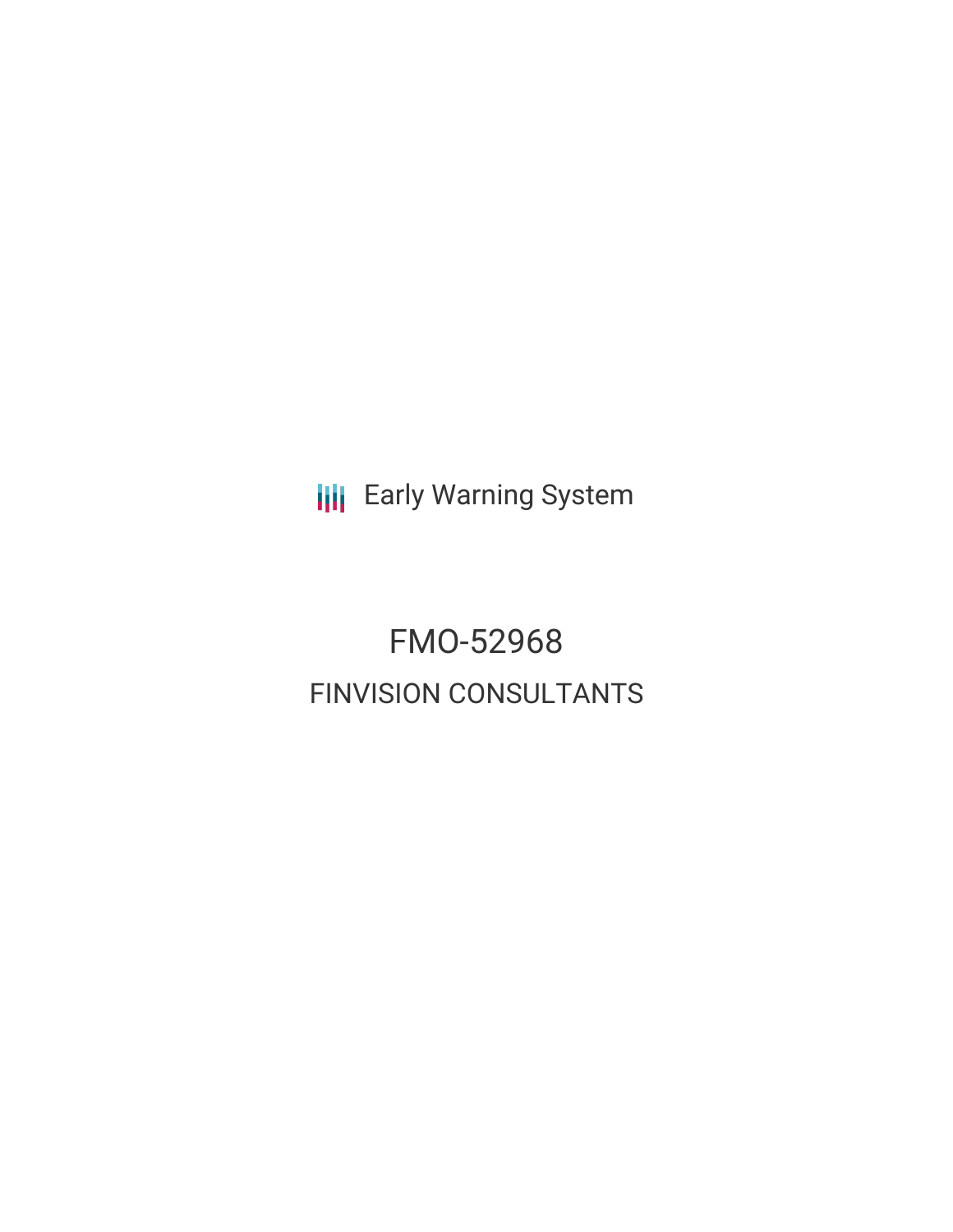

## **Quick Facts**

| <b>Countries</b>               | Nepal                                         |  |  |  |  |
|--------------------------------|-----------------------------------------------|--|--|--|--|
| <b>Financial Institutions</b>  | Netherlands Development Finance Company (FMO) |  |  |  |  |
| <b>Status</b>                  | Approved                                      |  |  |  |  |
| <b>Bank Risk Rating</b>        | U                                             |  |  |  |  |
| <b>Voting Date</b>             | 2017-11-21                                    |  |  |  |  |
| <b>Borrower</b>                | <b>NMB Bank Limited</b>                       |  |  |  |  |
| <b>Sectors</b>                 | Finance                                       |  |  |  |  |
| <b>Ring Fence</b>              | No Restrictions                               |  |  |  |  |
| <b>Investment Type(s)</b>      | Loan                                          |  |  |  |  |
| <b>Investment Amount (USD)</b> | $$0.08$ million                               |  |  |  |  |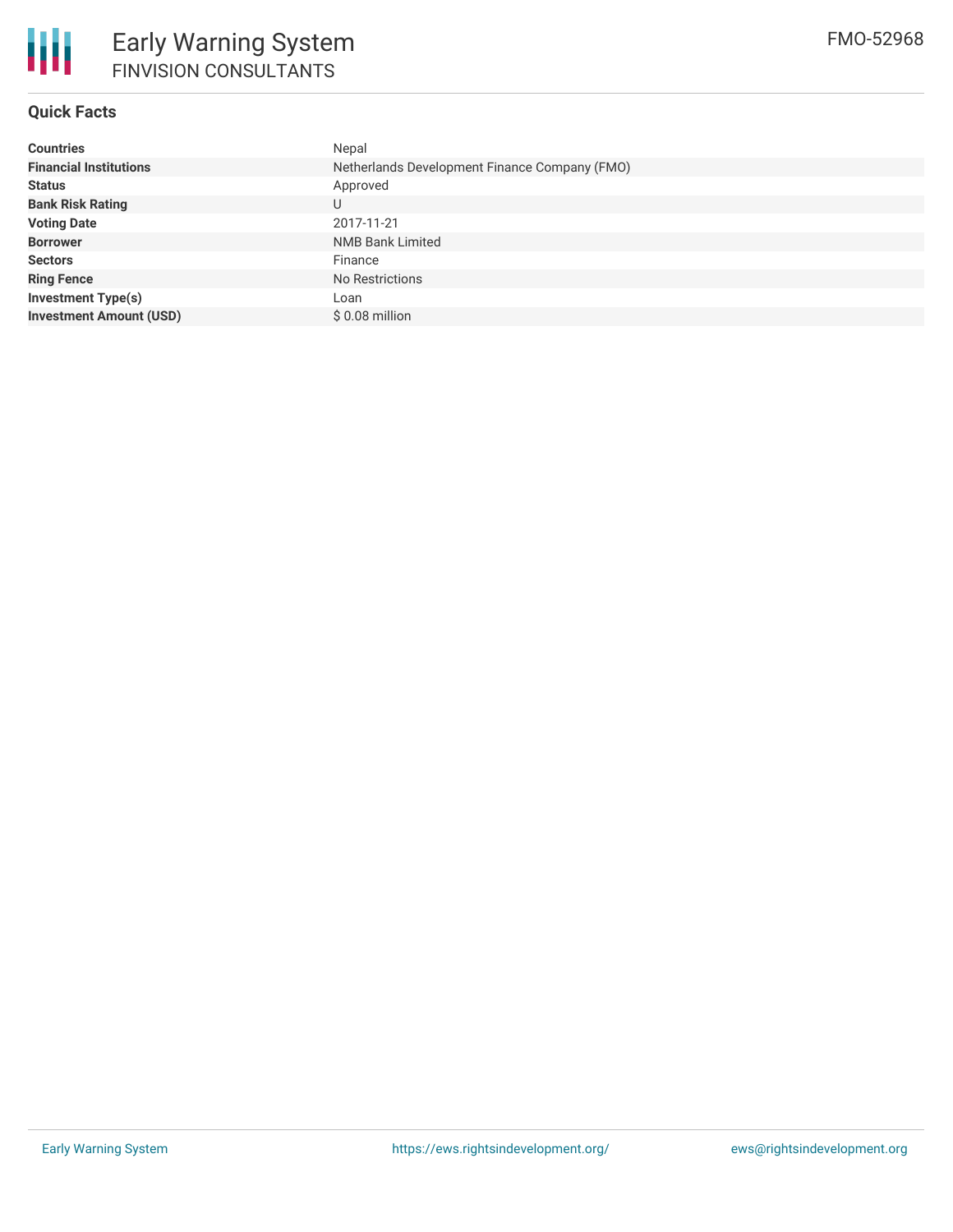

### **Project Description**

According to FMO's website, this project provides financing for Fin Vision Consultants to provide consultancy services to NMB Bank Limited to improve branch efficiencies.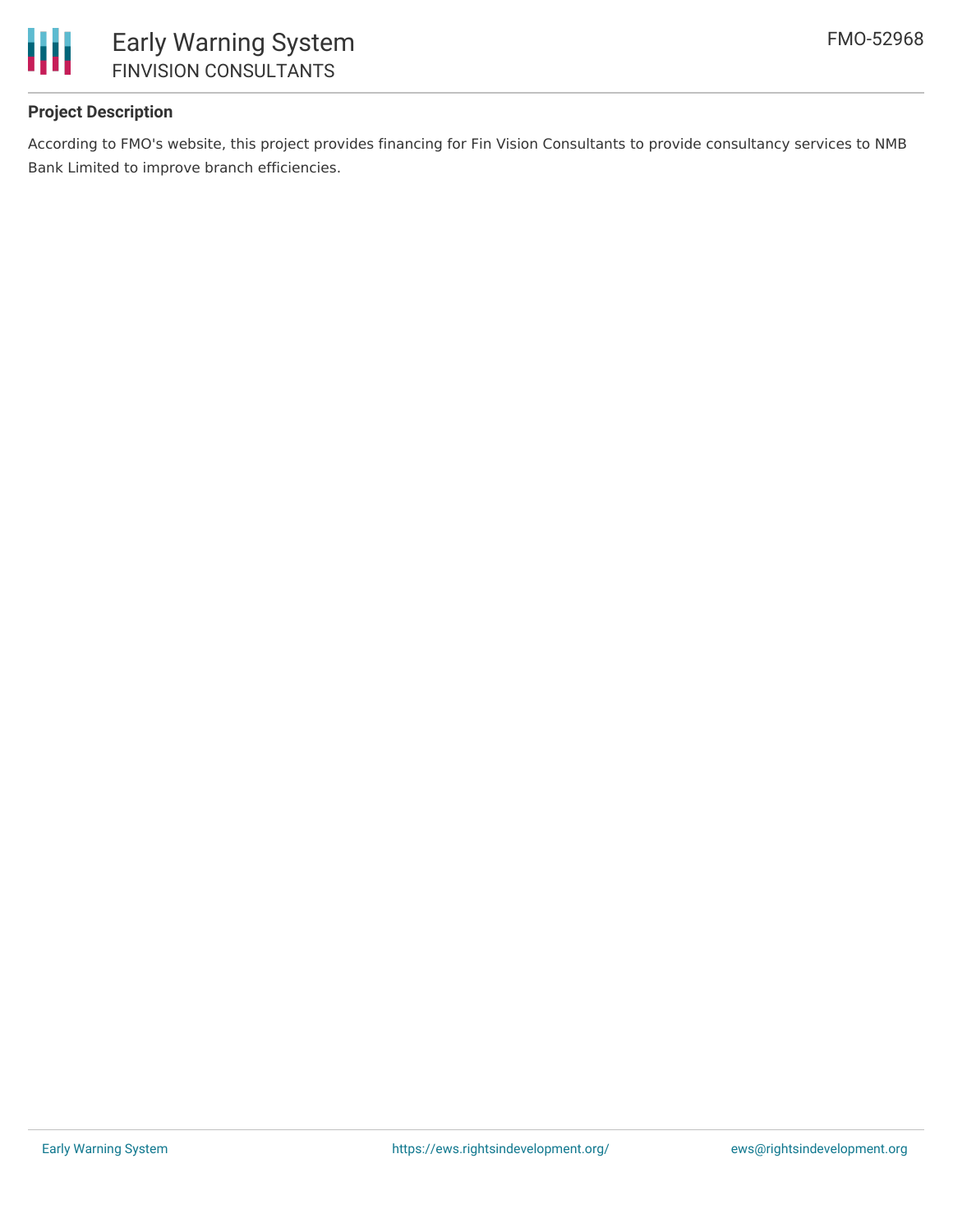# **Investment Description**

Netherlands Development Finance Company (FMO)

# **Financial Intermediary**

Financial Intermediary: A commercial bank or financial institution that receives funds from a development bank. A financial intermediary then lends these funds to their clients (private actors) in the form of loans, bonds, guarantees and equity shares. Financial intermediaries include insurance, pension and equity funds. The direct financial relationship is between the development bank and the financial intermediary.

Fin Vision [Consultants](file:///actor/3474/) (Financial Intermediary) **is owned by** NMB Bank [Limited](file:///actor/479/) (Parent Company)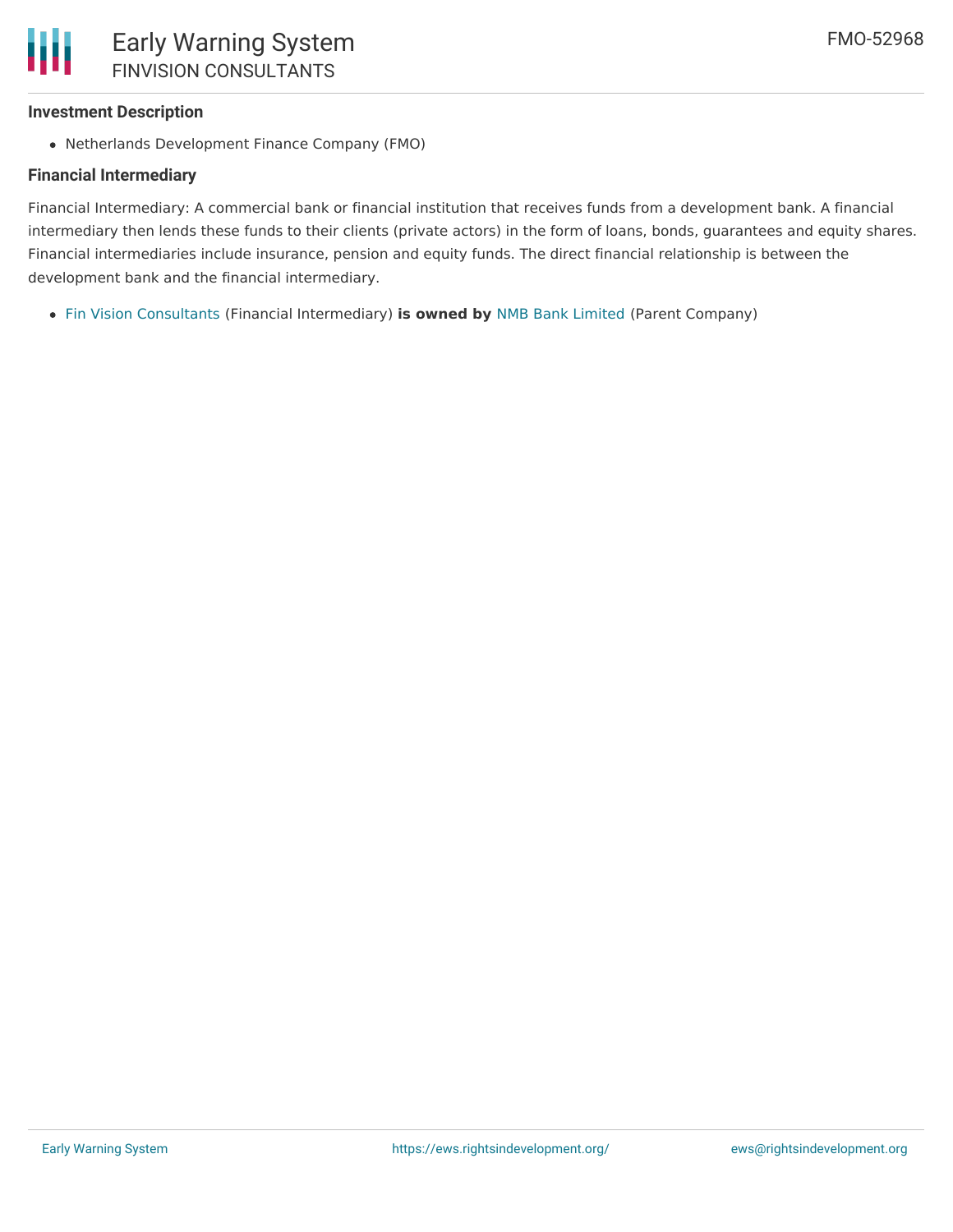

### **Private Actor Relationship**

There is often limited information publicly available about what development banks are funding through financial intermediaries. In 2021, the Early Warning System partnered with Oxfam International to incorporate information on high-risk projects being funded by financial intermediaries receiving funding from the International Finance Corporation (IFC) and the Dutch Development Bank (FMO).

The information listed below describes the relationship between the different private actors linked to high-risk sectors and subprojects of IFC and FMO's financial intermediary investments and/or the financial intermediary's parent companies made from 2017 through 2020, including any associated ring fences.

The database, however, does not explicitly or implicitly imply that IFC or FMO have material exposure to or are contractually or legally accountable to the sub-projects financed by their financial intermediaries or the financial intermediary's parent companies. It only shows a seemingly financial relationship among the different private actors, the financial intermediaries, and IFC or FMO.

### **Private Actors Description**

"NMB Bank Limited is one of the leading commercial banks in Nepal, operating for over 20 years in the Nepalese financial market. The Bank has added focus in renewable energy, hydropower and project financing that form the crux of economic development of the country."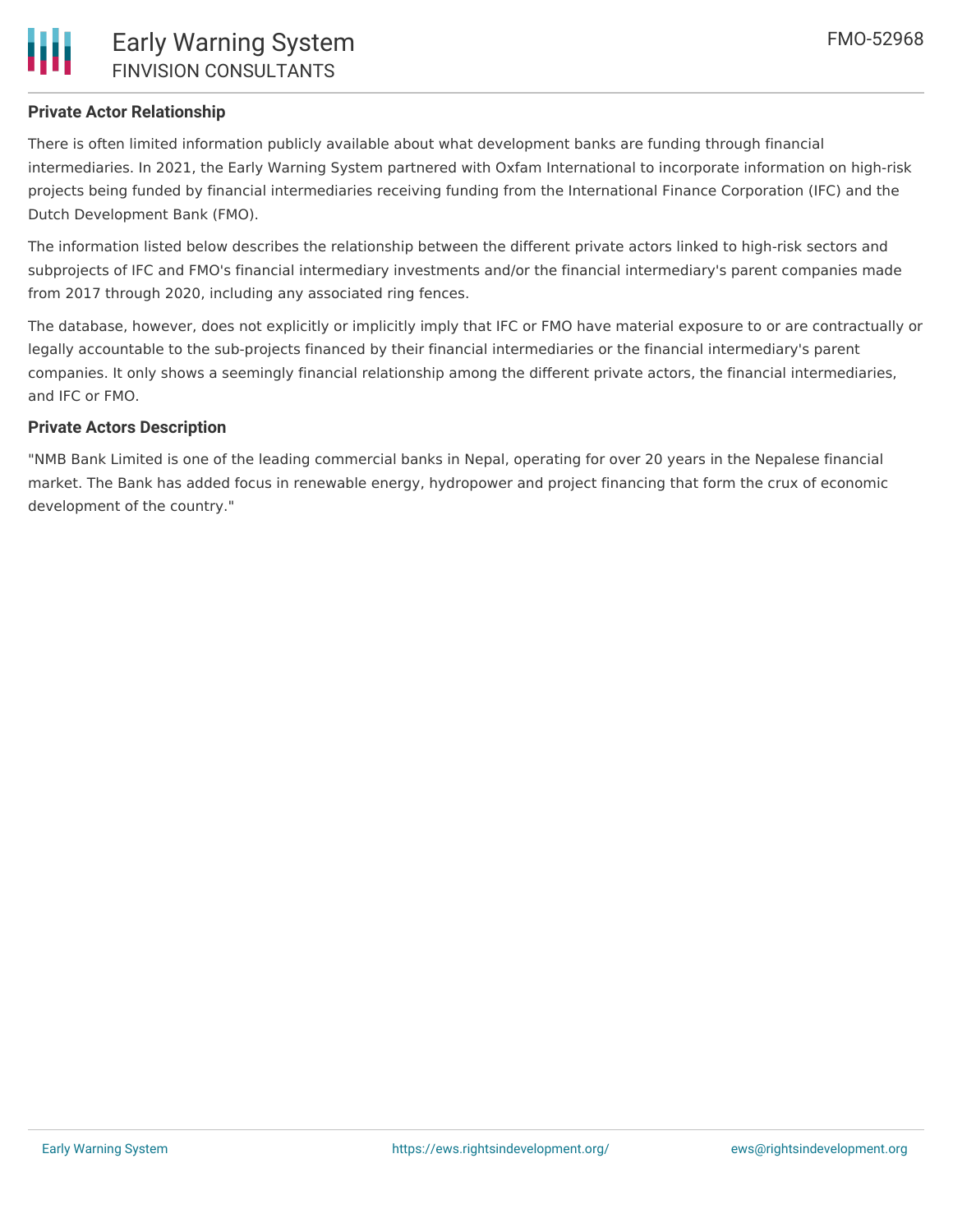# 冊

# Early Warning System FINVISION CONSULTANTS

| <b>Private Actor 1</b>                 | <b>Private Actor</b><br>1 Role | <b>Private Actor</b><br>1 Sector | <b>Relation</b> | <b>Private Actor 2</b>                   | <b>Private Actor</b><br>2 Role | <b>Private Actor</b><br>2 Sector |
|----------------------------------------|--------------------------------|----------------------------------|-----------------|------------------------------------------|--------------------------------|----------------------------------|
| Beni Hydropower Project Parent Company |                                | Energy                           | owns            | Upper Solu Khola Hydropower Plant (18MW) | Client                         | Energy                           |
| <b>NMB Bank Limited</b>                | Investor                       | Finance                          |                 | invests in Beni Hydropower Project       | Parent Company                 | Energy                           |
| <b>NMB Bank Limited</b>                | Investor                       | Finance                          | invests in      | HONGSHI SHIVAM CEMENT PVT.               | Parent Company                 | Construction                     |
| <b>NMB Bank Limited</b>                | Investor                       | Finance                          | invests in      | Upper Solu Khola Hydropower Plant (18MW) | Client                         | Energy                           |